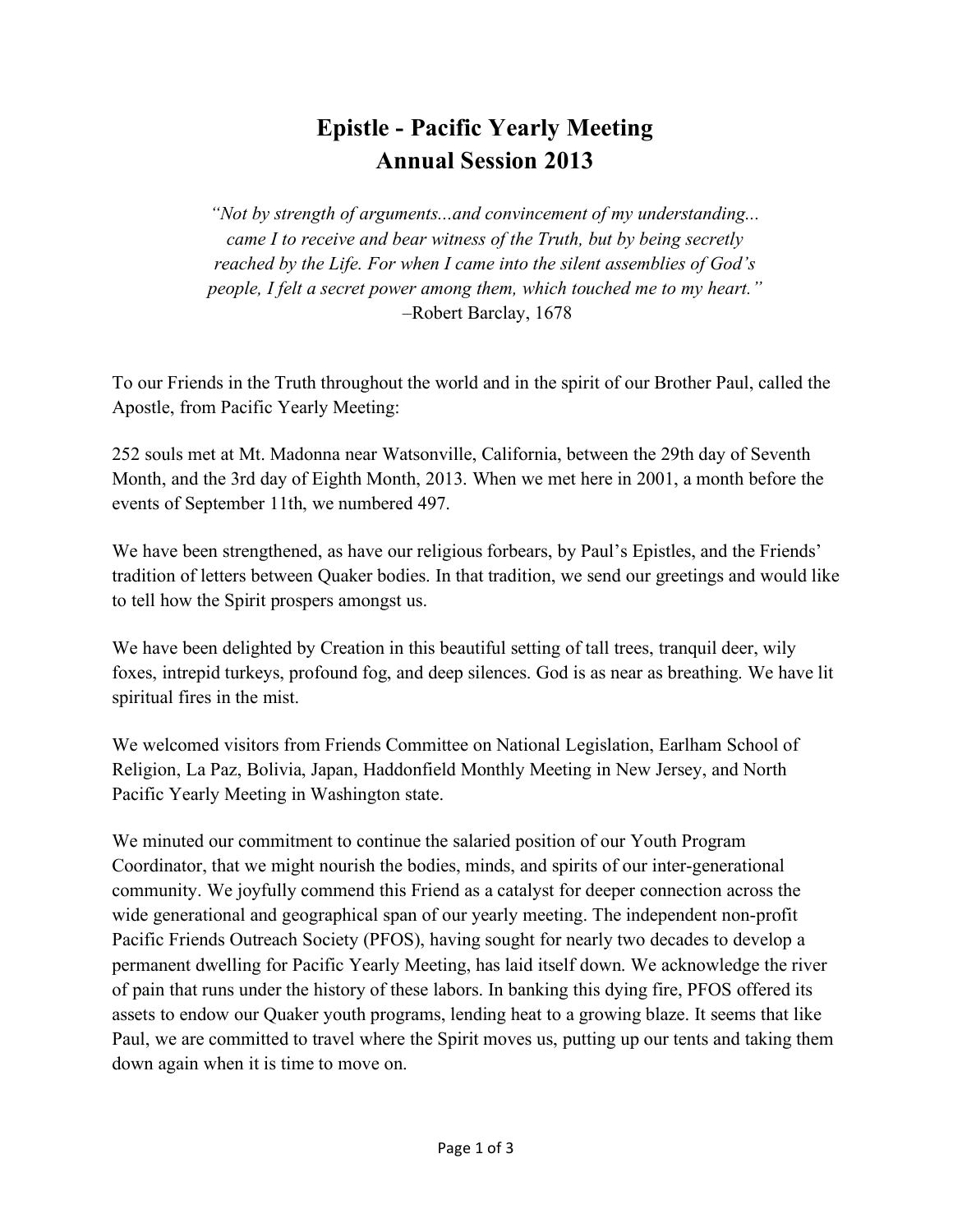#### Epistle – Pacific Yearly Meeting

#### Annual Session 2013

Though the Apostle Paul admonished us twenty centuries ago "in Christ there is no longer Jew nor Greek, slave nor free...," we are still laboring to realize this vision of equality in our own community and the wider world. Friends met and considered racial justice issues, immigration concerns, hunger strikes in our prison system to protest prolonged solitary confinement, along with other issues of equality. We recognized that our youth programs contain more people of color than the Senior Yearly Meeting. The youth engage in direct action toward racial justice, including witness on the U.S./Mexico border, continuing the Quaker tradition of working and worshiping with Native Americans, and doing service projects that benefit those Jesus referred to simply as "the poor." We rejoice that Pacific Yearly Meetings' labors in years past have borne rich fruit with regard to issues of sexual orientation and gender identity.

Our clerk reminded us "...most of our Yearly Meeting has an inward focus, bringing our house into good order. When we focus on Friends' work with peace and justice, emotions are closer to the surface, which can lead to deep ministry and strong reactions."

A minute brought by our Peace and Social Order Committee opposing the use of lethal drones prompted a called threshing session around our process and intentions with "social justice minutes." We long for greater integrity between our outward communications and our lived Witness. Quakers have always expressed prophetically on social issues. We must resist compulsive word-smithing. Are our minutes of concern and action notional, or are they spirit led ministry? Are they effective, and does that matter? Our collective voice is powerful: Friends' witness is a benchmark. In our monthly meetings, there has been a shift from the corporate witness tradition of early Friends to supporting individual leadings. Let us not "rubber stamp" a minute, but search our souls. Our labors in this regard must be carried forward.

"Offline" conversations this year sounded a cautionary note. What do we do about the increasing cost of our gathering, and its dwindling attendance? Is the Nominating Committee's challenge of finding sufficient talent causative, or symptomatic? Are our youth programs too tangential to the life of our gathering? Could we give more business to an Executive Committee and/or Representative Committee, doing only well-seasoned and essential business at our annual gathering, focusing instead on fellowship and spiritual uplift? Is PYM becoming like a failed state, lacking the ability to make collective decisions? What are the spiritual, ethical, and perhaps theological implications or causes of our challenges?

Discipline Committee brought forth a minute requesting a clear directive to begin revising our *Pacific Yearly Meeting Faith and Practice*, last released in 2001. Though there was broad support, we did not find unity on this minute. Concerns were raised that the current text is still serving adequately, and that we can ill afford the energy and money of undertaking a revision at this time. Fruitful questions were asked about whether a *Faith and Practice* Wiki might be useful, as well as: Where is the "juice" in the work of the body? What topics should our